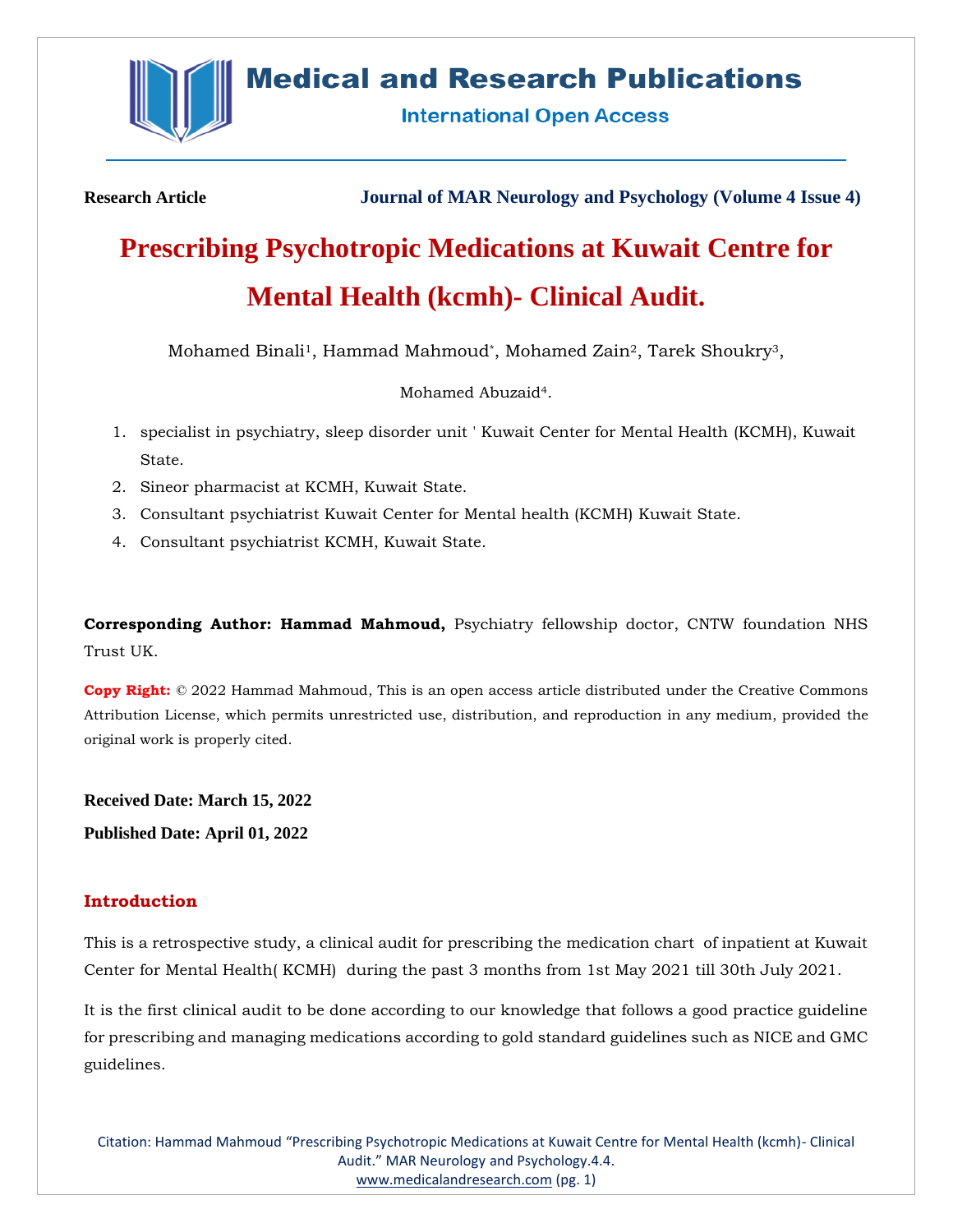With no previous clinical audit done at KCMH and aiming to establish an adequate on-going service for monitoring and prescribing within a clear standard protocol for the present state and future computer produced charts.

Do no harm for patients (primum non nocere), a concept given by Hippocrates that was an important factor in the good and safe practice.

When prescribing psychotropic medications to our inpatients, there are several points should be taken into considerations:

1. When writing the prescription, reviewing the patient to assess for affect, side effects and need to continue or discontinue.

2. Evidence based showed medications prescribing must have: an evidence-based prescribing, drug interactions and sensitivity, adverse effects, checking dosages, prescribing within limits of competence, using prescribing formularies, update and following clinical guidelines and responsible delegation for prescribing administration and dispensing.

3. At Kuwait Centre for Mental Health, all inpatients' prescriptions are written by handwriting process, without computer produced prescription system available at the present time.

4. Aiming to improve our service safety, efficiency, and convenience, it is an important to follow international standard guidelines recommendations.

5. This audit will not address the treatment adherence, side effects and concordance but it shows the concerns and difficulties with prescribing, writing and filling the medications chart according to standard guideline including as required and reconciliation list.

#### **Our Standard:**

Keeping up to date and following clinical guidelines from national institute for health and care excellence (NICE), British National Formula (BNF), General Medical Council (GMC) as golden standard and also follow the local prescribing guidelines from Ministry of Health (MOH) at State of Kuwait.

#### **Methods**

1. Population: our sample population were 188 patients admitted to KCMH during period of 3 months who has diagnosis of mental illness according to DSM V criteria.

2. It was collected from all acute adult admission, forensic, child and adolescent and old age wards.

3. They were males and females with age range from 13 years -70 years old.

Citation: Hammad Mahmoud "Prescribing Psychotropic Medications at Kuwait Centre for Mental Health (kcmh)- Clinical Audit" MAR Neurology and Psychology.4.4. [www.medicalandresearch.com](http://www.medicalandresearch.com/) (pg. 2)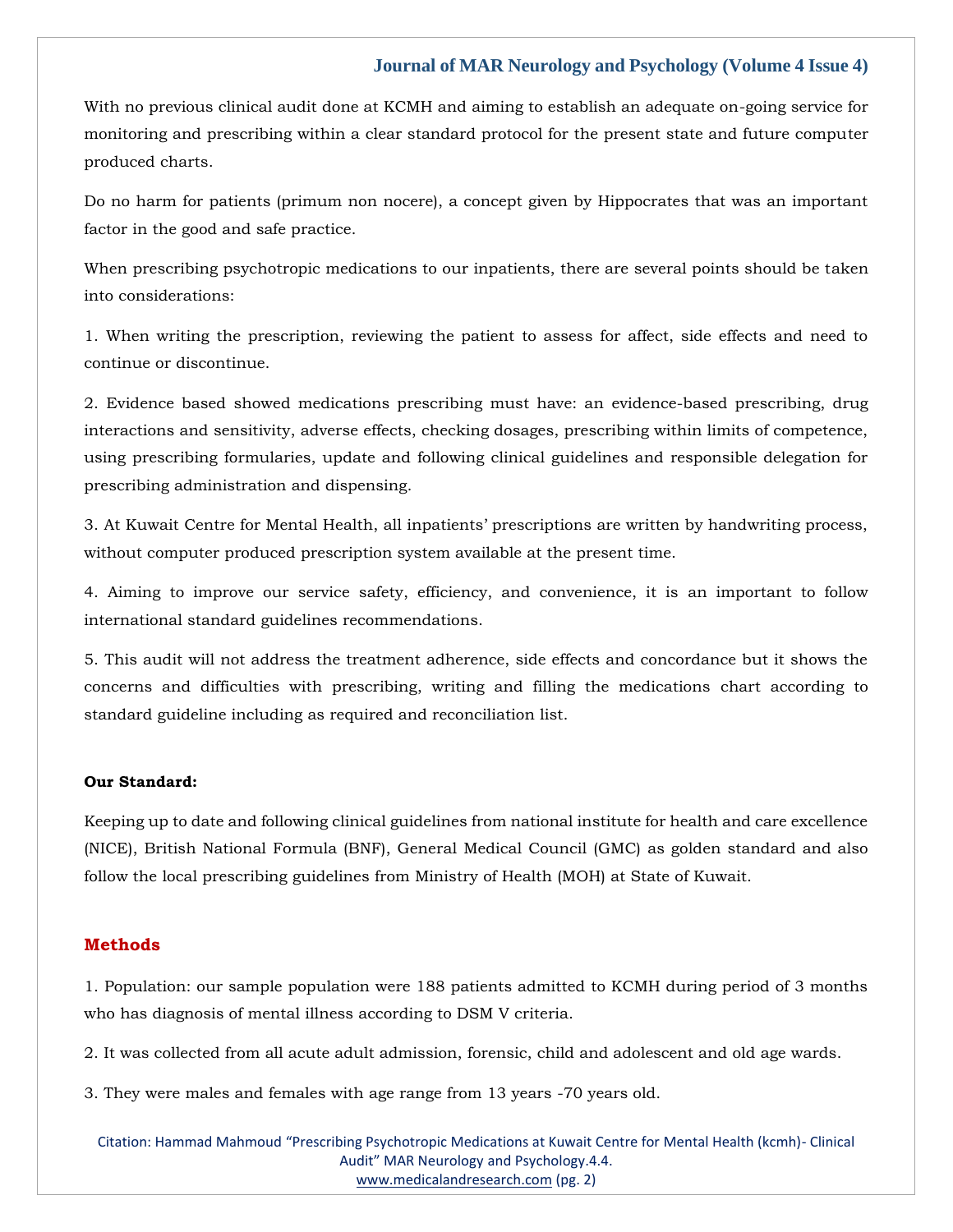4. There were three researchers: one pharmacist, and two psychiatrists who collected data and were not involve in the patients care plan.

5. The collected 188 sample were recorded from 1st May 2021 till 30th July 2021. The process started on 1st November 2021 and ended on 30th January 2022, it took about 3 months, and it was done in File dept. (at KCMH) all the time to ensure confidentiality.

6. The sample was belonged to 188 inpatient medications chart after excluding 5 DAMA charts due to lack of information's and did not fil the criteria of the research. All the charts were prescribed by their treating doctor.

7. The sample was collected and recorded by using our assessment tool (appendix 1), mainly looking at inpatient file that include prescribing chart, present and previous reconciliations list included.

8. The collected forms presented old and new medication charts, old and new reconciliation charts.

9. The assessment tool (appendix 1) include: prescribing and administration of inpatient medication chart. It contains screening questioners for patient data such as full name, demographic data, diagnosis, age, date of admission, ward and hospital number, doctor signature, date, time, written in capital letters, dose in metric units, written in ink, clear and a readable, state the dose, route of administrations, allergies, rewrite, as required medication (min. and max dose, indications, cancel after 2 weeks).

10. Also medication reconciliation list was reviewed and recorded (developed by our pharmacy sector), included the date, the list of medication on discharge and the pharmacy signature.

#### **Results**

All 188 charts and clinical notes for each patient were reviewed and documented.

The outcome showed:

A. There were less than 150 reconciliations charts which being unable to allocate in the file or missing from the patients' files.

B. All data were analyzed using SPSS ver. 26, using descriptive approach looking at the number and the percentage of each criterion in our Audit tool.

C. It showed the following: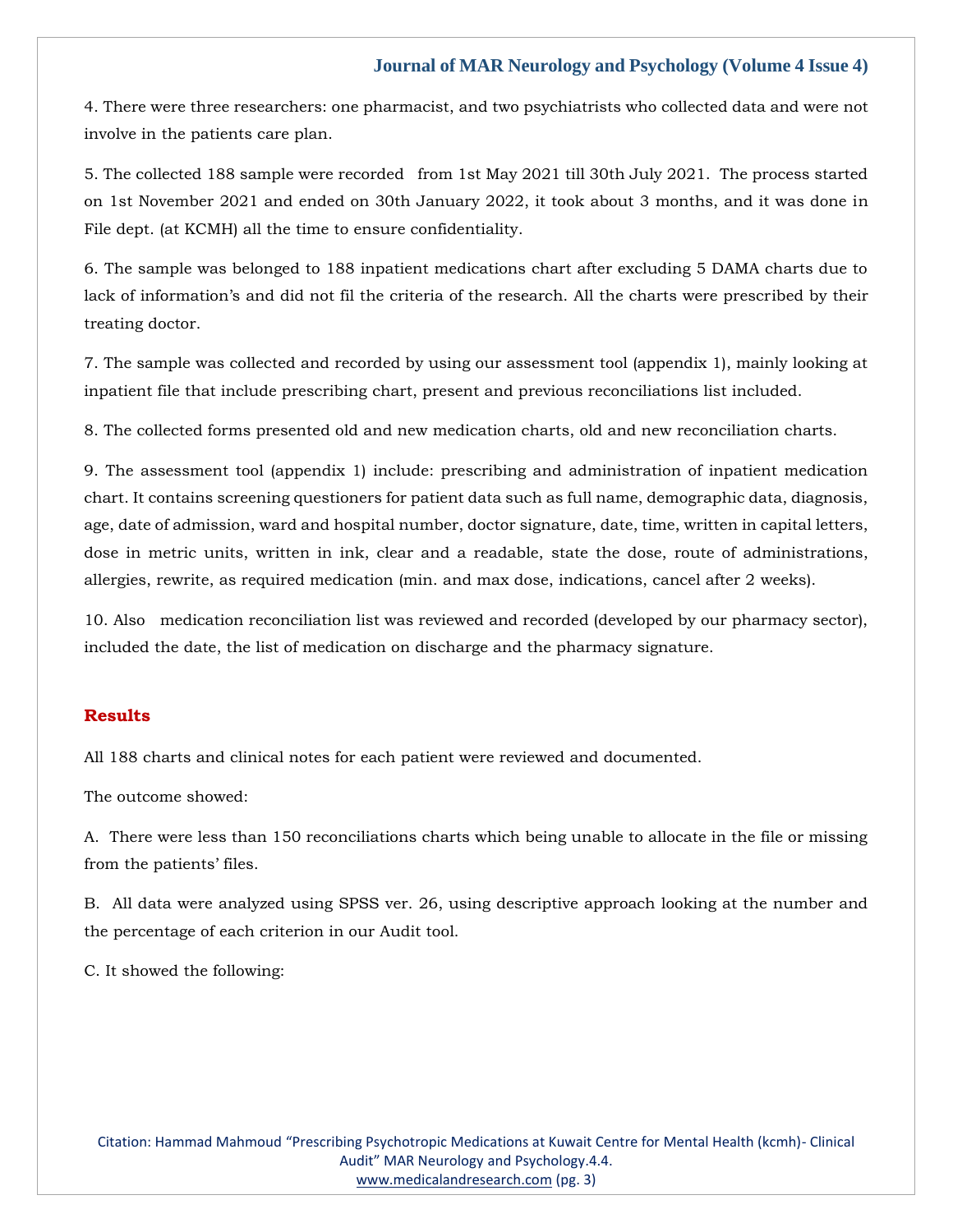|       |                  | Frequency | Percent | Valid Percent | Cumulative<br>Percent |
|-------|------------------|-----------|---------|---------------|-----------------------|
| Valid | may 2021         | 55        | 29.3    | 29.3          | 29.3                  |
|       | June 2021        | 54        | 28.7    | 28.7          | 58.0                  |
|       | <b>July 2021</b> | 79        | 42.0    | 42.0          | 100.0                 |
|       | Total            | 188       | 100.0   | 100.0         |                       |

months 2021

**Table 1** below showed number of patients admitted to Kuwait Centre for mental health during 1st May to 30th July 2021 the number of inpatients admitted each month were between 54/188 (28.7 %) and

79/188 (42%). The total number was 188.

|       | Tun patient name |           |         |               |                       |  |  |  |  |  |
|-------|------------------|-----------|---------|---------------|-----------------------|--|--|--|--|--|
|       |                  | Frequency | Percent | Valid Percent | Cumulative<br>Percent |  |  |  |  |  |
| Valid | yes              | 131       | 69.7    | 69.7          | 69.7                  |  |  |  |  |  |
|       | no               | 57        | 30.3    | 30.3          | 100.0                 |  |  |  |  |  |
|       | Total            | 188       | 100.0   | 100.0         |                       |  |  |  |  |  |

## full nationt name

**Table 2** below showed the full patient's name was written or not. I131/ 188(69.7%) has full name written on medications chart, 57/188 (30.3%) were not written.

|       |            | Frequency | Percent | Valid Percent | Cumulative<br>Percent |  |  |  |
|-------|------------|-----------|---------|---------------|-----------------------|--|--|--|
| Valid | <b>ves</b> | 149       | 79.3    | 79.3          | 79.3                  |  |  |  |
|       | no         | 39        | 20.7    | 20.7          | 100.0                 |  |  |  |
|       | Total      | 188       | 100.0   | 100.0         |                       |  |  |  |

diagnosis

**Table 3** below showed diagnosis were written or not. It showed the number of written diagnoses on medication charts was 149/188(79.3 %) and not found and not written was 39/188 (20.7 %).

Citation: Hammad Mahmoud "Prescribing Psychotropic Medications at Kuwait Centre for Mental Health (kcmh)- Clinical Audit" MAR Neurology and Psychology.4.4. [www.medicalandresearch.com](http://www.medicalandresearch.com/) (pg. 4)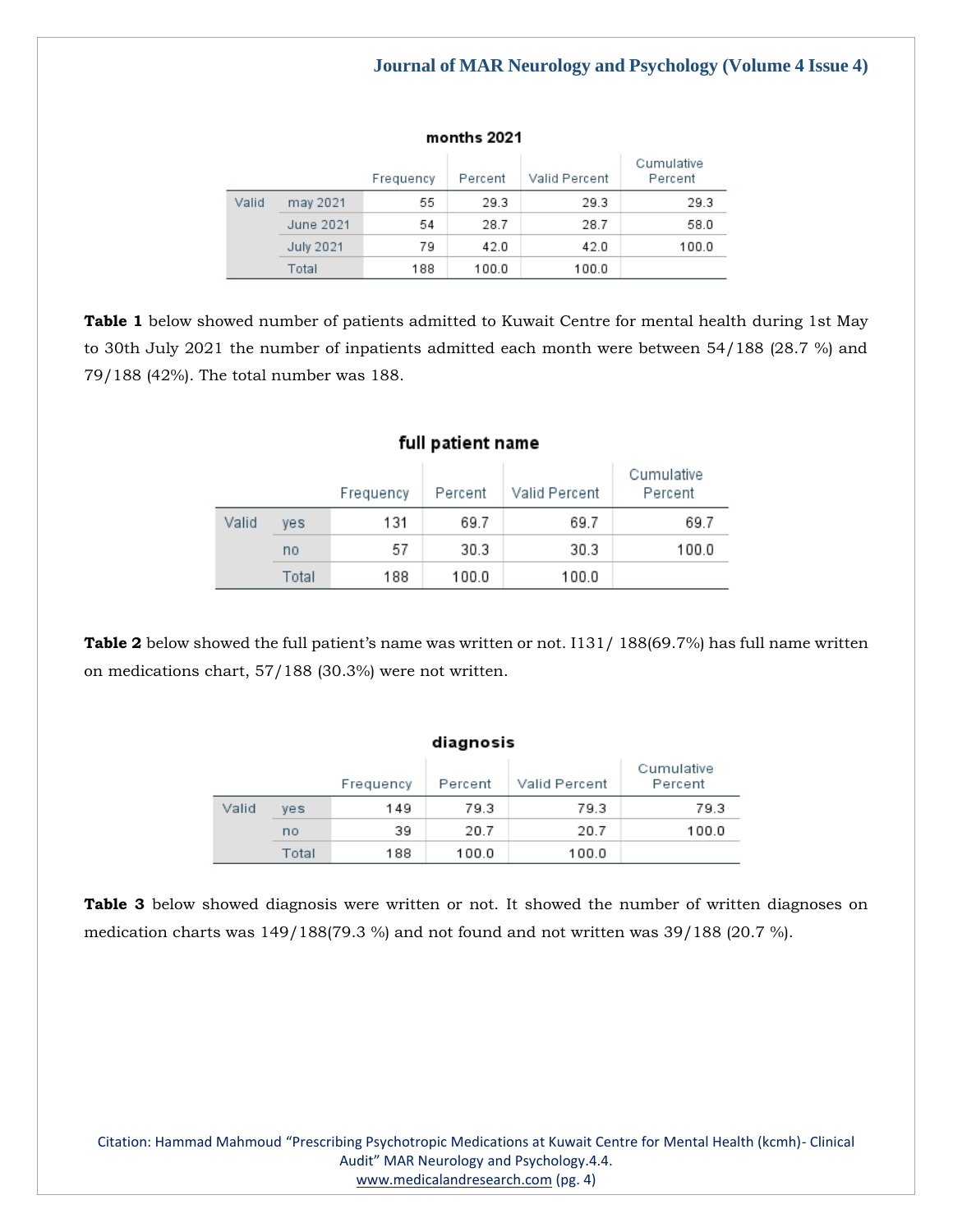|       |         | Frequency | Percent | Valid Percent | Cumulative<br>Percent |
|-------|---------|-----------|---------|---------------|-----------------------|
| Valid | ves     | 168       | 89.4    | 89.4          | 89.4                  |
|       | no      | 19        | 10.1    | 10.1          | 99.5                  |
|       | not all | 1.        | .5      | .5            | 100.0                 |
|       | Total   | 188       | 100.0   | 100.0         |                       |

#### gender, diagnosis, Civil ID

**Table 4** below showed patient demographic data (Civil identity number, gender and diagnosis) were recorded or not. About 168/188 (89.4 %) has full demographic data on medications chart, and only 20 /188(10.6 %) have no complete data written on prescribing charts.

|       |       |           | DOB     |               |                       |
|-------|-------|-----------|---------|---------------|-----------------------|
|       |       | Frequency | Percent | Valid Percent | Cumulative<br>Percent |
| Valid | yes   | 150       | 79.8    | 79.8          | 79.8                  |
|       | no    | 38        | 20.2    | 20.2          | 100.0                 |
|       | Total | 188       | 100.0   | 100.0         |                       |

**Table 5** below showed the Date of Birth (DOB). 150/188 (79.8 %) were written and 38/188(20.2 %) were not written on the charts.

## unit number

|       |       | Frequency | Percent | Valid Percent | Cumulative<br>Percent |
|-------|-------|-----------|---------|---------------|-----------------------|
| Valid | ves   | 186       | 98.9    | 98.9          | 98.9                  |
|       | 11    |           | .5      | .5            | 99.5                  |
|       | no    |           | .5      | .5            | 100.0                 |
|       | Total | 188       | 100.0   | 100.0         |                       |

**Table 6** below showed the unit number was written on the charts or not. 186/188 (98.9 %) were written and only 2 chart (1 %) were not.

Citation: Hammad Mahmoud "Prescribing Psychotropic Medications at Kuwait Centre for Mental Health (kcmh)- Clinical Audit" MAR Neurology and Psychology.4.4. [www.medicalandresearch.com](http://www.medicalandresearch.com/) (pg. 5)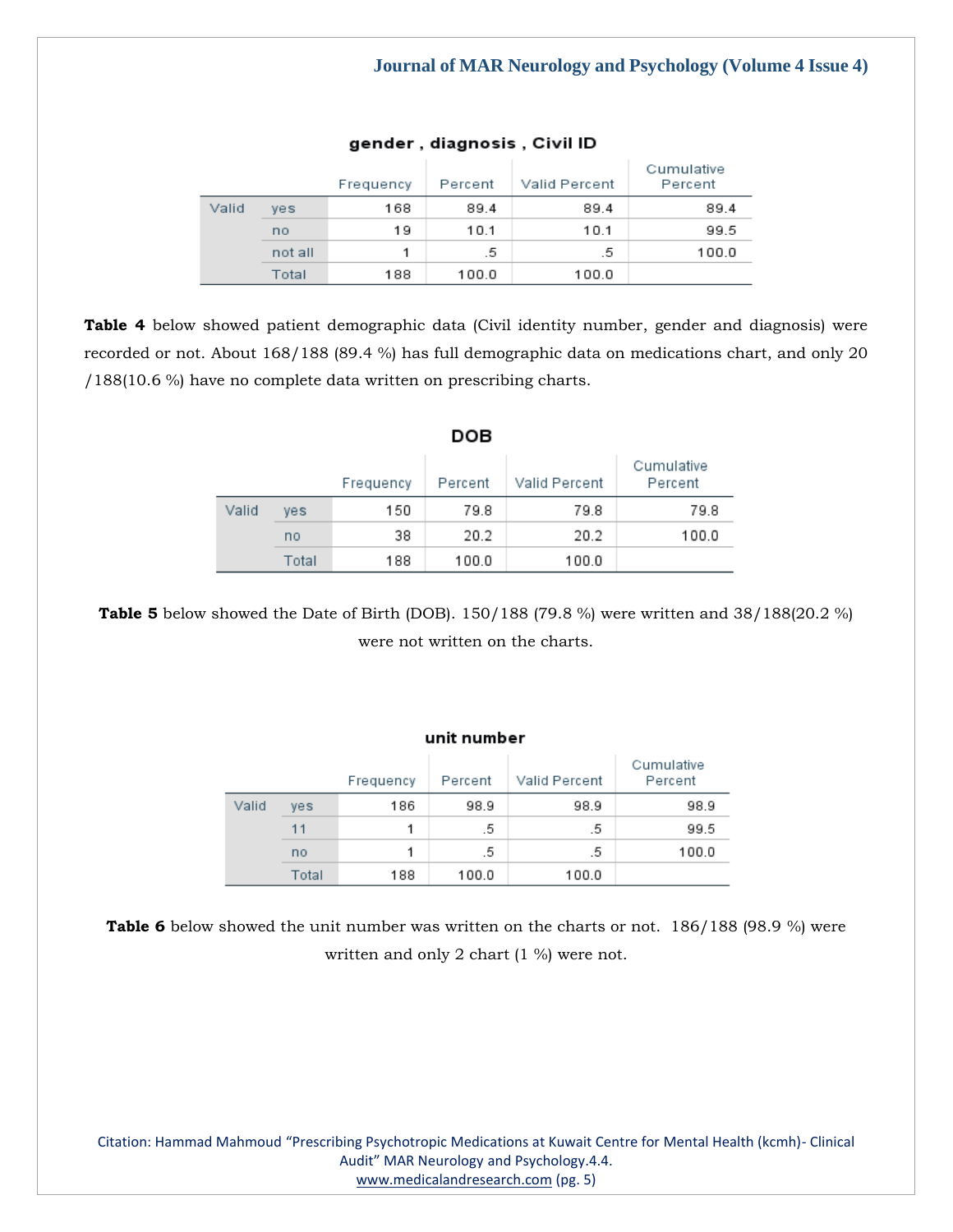## ward number

|       |       | Frequency | Percent | Valid Percent | Cumulative<br>Percent |
|-------|-------|-----------|---------|---------------|-----------------------|
| Valid | ves   | 187       | 99.5    | 99.5          | 99.5                  |
|       | no    |           | .5.     | .5.           | 100.0                 |
|       | Total | 188       | 100.0   | 100.0         |                       |

**Table 7** below showed the ward number was written or not. 187/188(99.5%) were recorded and 1/188(0.5%) was not.

|       |       | Frequency | Percent | Valid Percent | Cumulative<br>Percent |
|-------|-------|-----------|---------|---------------|-----------------------|
| Valid | yes   | 182       | 96.8    | 96.8          | 96.8                  |
|       | no    | 4         | 2.1     | 2.1           | 98.9                  |
|       | 11.00 | 2         | 1.1     | 1.1           | 100.0                 |
|       | Total | 188       | 100.0   | 100.0         |                       |

date of admission

**Table 8** below showed the date of admission was written or not on charts. 182/188 (96.8 %) were written and 6/188 (1.1) are not written.

## doctor sign prescription

|       |                         | Frequency | Percent | Valid Percent | Cumulative<br>Percent |
|-------|-------------------------|-----------|---------|---------------|-----------------------|
| Valid | yes                     | 171       | 91.0    | 91.0          | 91.0                  |
|       | no signuture only stamp | 17        | 9.0     | 9.0           | 100.0                 |
|       | Total                   | 188       | 100.0   | 100.0         |                       |

**Table 9** below showed Doctor Signature being recorded or not. I171/188 (91.0%) of medications were signed by treating doctor and 17/188(9%) were not signed using stamp.

Citation: Hammad Mahmoud "Prescribing Psychotropic Medications at Kuwait Centre for Mental Health (kcmh)- Clinical Audit" MAR Neurology and Psychology.4.4. [www.medicalandresearch.com](http://www.medicalandresearch.com/) (pg. 6)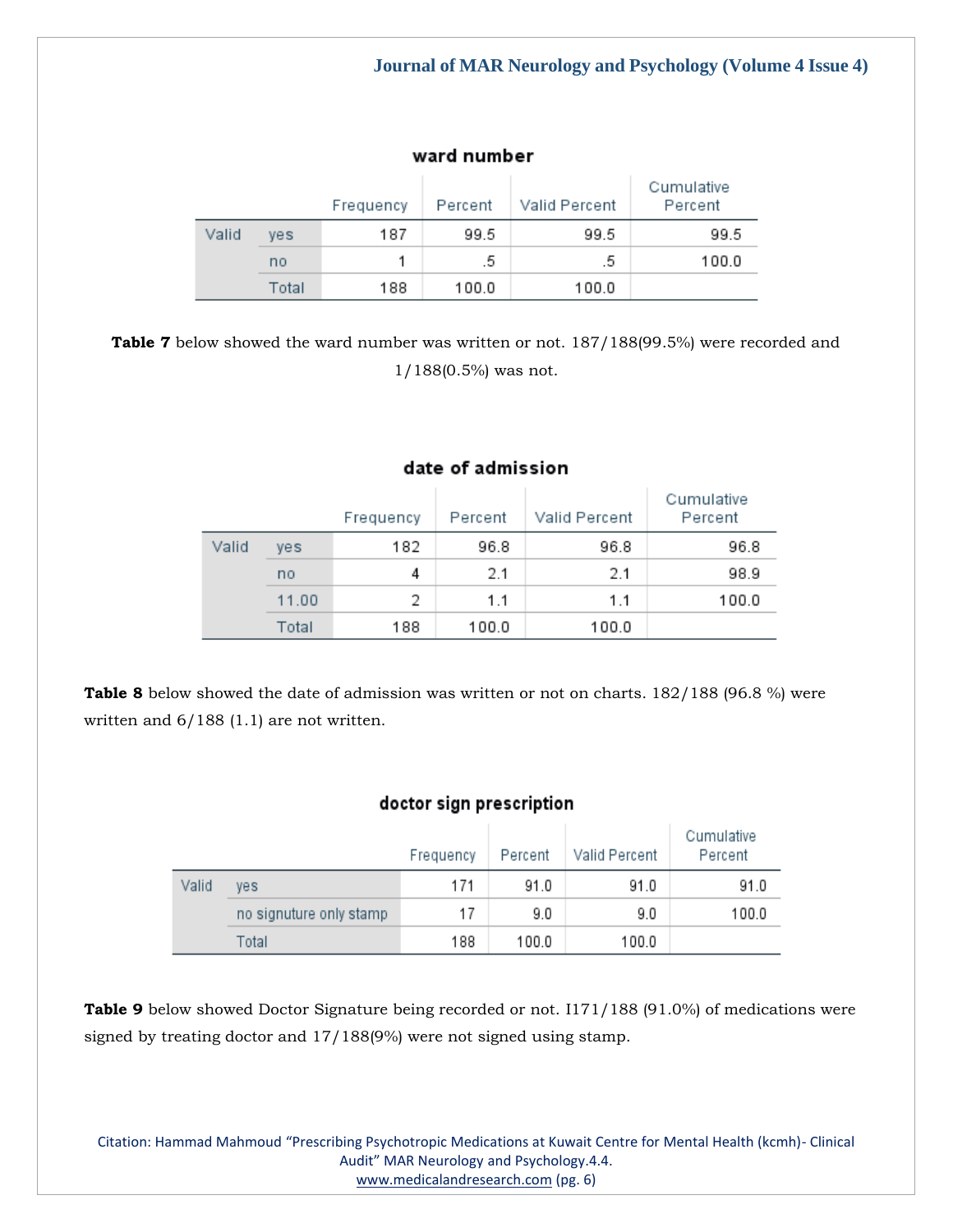|       |       | Frequency | Percent | Valid Percent | Cumulative<br>Percent |
|-------|-------|-----------|---------|---------------|-----------------------|
| Valid | ves   | 175       | 93.1    | 93.1          | 93.1                  |
|       | no    | 13        | 6.9     | 6.9           | 100.0                 |
|       | Total | 188       | 100.0   | 100.0         |                       |

## medication written in capital letters

**Table 10** below showed the medication list on the charts written in capital letters or not. 175/188(93.1 %) of charts, the medications were written in capital letters and 13 (6.9 %) were not written in capital letters.

|       |         | Frequency | Percent | Valid Percent | Cumulative<br>Percent |
|-------|---------|-----------|---------|---------------|-----------------------|
| Valid | yes     | 147       | 78.2    | 78.2          | 78.2                  |
|       | no      | 7         | 3.7     | 3.7           | 81.9                  |
|       | not all | 34        | 18.1    | 18.1          | 100.0                 |
|       | Total   | 188       | 100.0   | 100.0         |                       |

## dose in metric units not decimal units

**Table 11** below showed doses written in metric units. 147/188 (78.2 %) of the medication's doses were written in metric unit and 41 / 188 (21.8%) of the medication's doses were written in decimal units.

## prescription dated

|       |       | Frequency | Percent | Valid Percent | Cumulative<br>Percent |
|-------|-------|-----------|---------|---------------|-----------------------|
| Valid | ves   | 55        | 29.3    | 29.3          | 29.3                  |
|       | no    | 133       | 70.7    | 70.7          | 100.0                 |
|       | Total | 188       | 100.0   | 100.0         |                       |

**Table 12** below showed the medications list written in the chart were dated or not. 55/188(29.3 %) were dated and133/188 (70.7%) were not dated. This is a very serious issue that needs to look at in details.

Citation: Hammad Mahmoud "Prescribing Psychotropic Medications at Kuwait Centre for Mental Health (kcmh)- Clinical Audit" MAR Neurology and Psychology.4.4. [www.medicalandresearch.com](http://www.medicalandresearch.com/) (pg. 7)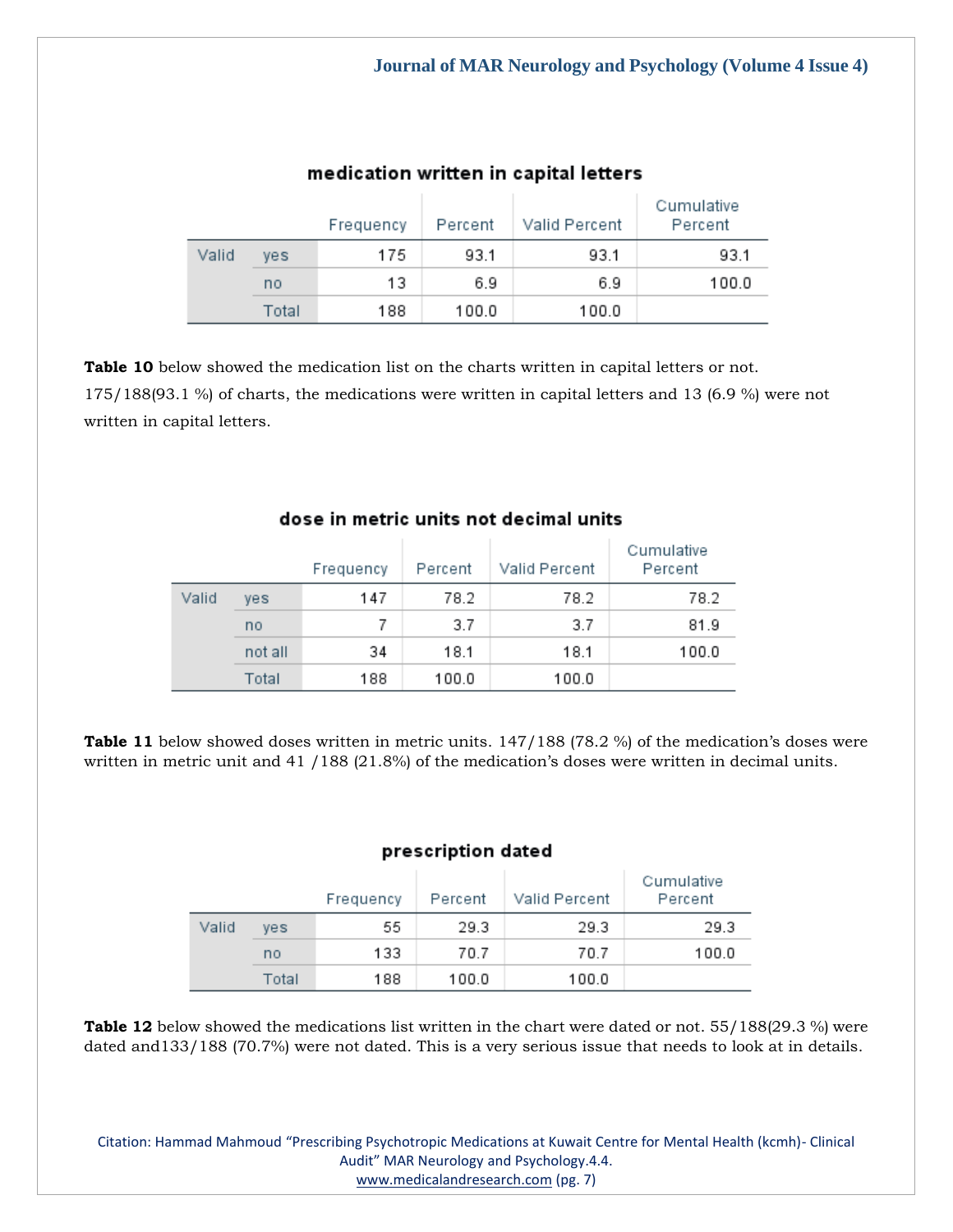|       |       | Frequency | Percent | Valid Percent | Cumulative<br>Percent |
|-------|-------|-----------|---------|---------------|-----------------------|
| Valid | ves   | 186       | 98.9    | 98.9          | 98.9                  |
|       | no    | 2         | 11      | 1.1           | 100.0                 |
|       | Total | 188       | 100.0   | 100.0         |                       |

## prescription written in ink

**Table 13** below showed medications on the chart were written in ink or not. 186/188 (98.9%) of medications were written with ink and 2 (1.1 %) were not written in ink.

## prescription clear and readable

|       |       | Frequency | Percent | Valid Percent | Cumulative<br>Percent |
|-------|-------|-----------|---------|---------------|-----------------------|
| Valid | ves   | 184       | 97.9    | 97.9          | 97.9                  |
|       | no    | 4         | 2.1     | 2.1           | 100.0                 |
|       | Total | 188       | 100.0   | 100.0         |                       |

**Table 14** below showed the chart were clear and readable Table 14: showed the in 184/188(97.9 %) and 4/188(2.1 %) were not clear and not readable.

## prescription sate the dose

|       |         | Frequency | Percent | Valid Percent | Cumulative<br>Percent |
|-------|---------|-----------|---------|---------------|-----------------------|
| Valid | ves     | 175       | 93.1    | 93.1          | 93.1                  |
|       | no      | 9         | 4.8     | 4.8           | 97.9                  |
|       | not all | 4         | 2.1     | 2.1           | 100.0                 |
|       | Total   | 188       | 100.0   | 100.0         |                       |

**Table 15** below showed the medications on the chart stated the dose or not. 175/188(93.1%) showed prescription stated the dose for each drug and 13/188 ( 6.9 %) showed none and not for all medications written in the chart.

Citation: Hammad Mahmoud "Prescribing Psychotropic Medications at Kuwait Centre for Mental Health (kcmh)- Clinical Audit" MAR Neurology and Psychology.4.4. [www.medicalandresearch.com](http://www.medicalandresearch.com/) (pg. 8)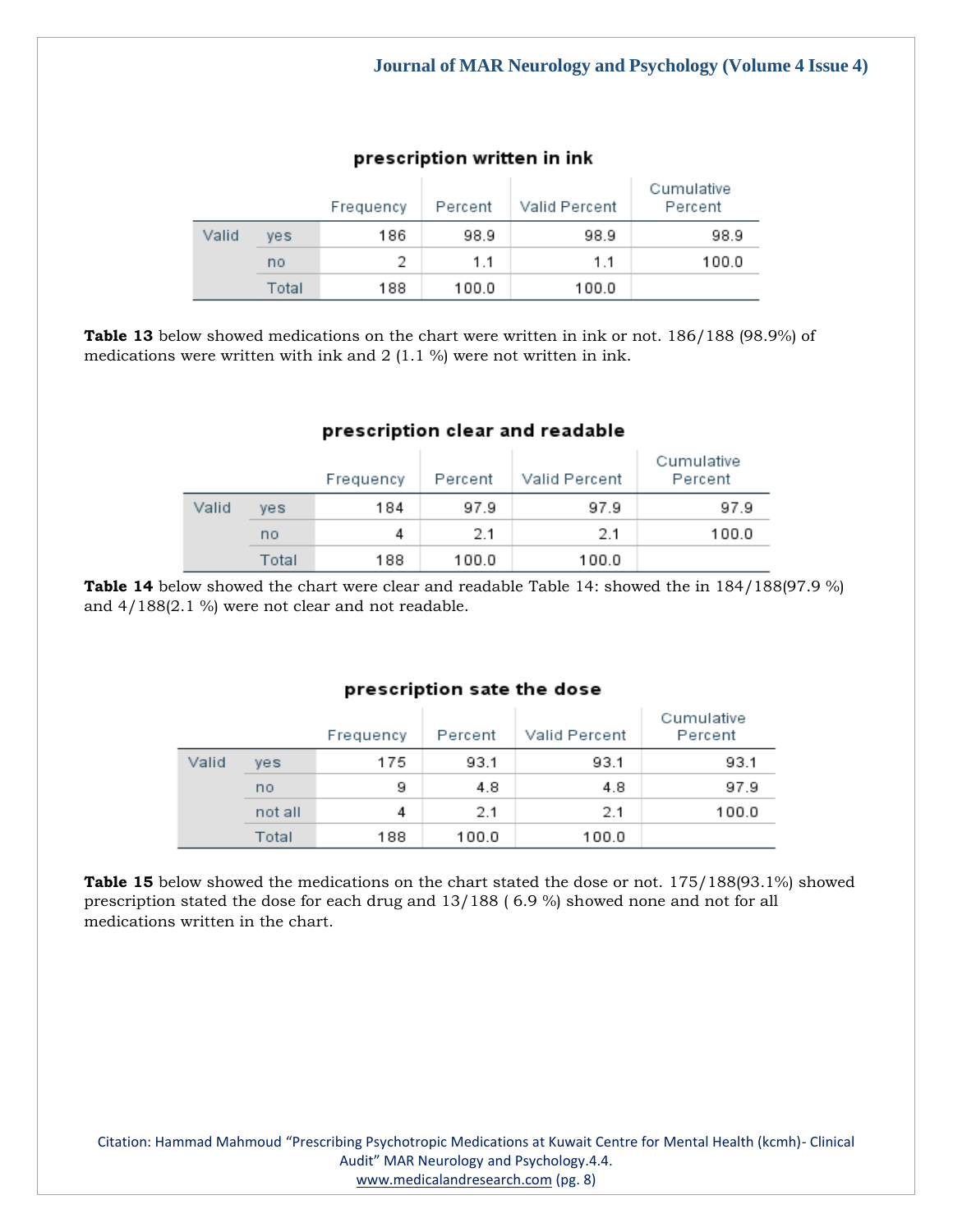|       |         | Frequency | Percent | Valid Percent | Cumulative<br>Percent |
|-------|---------|-----------|---------|---------------|-----------------------|
| Valid | ves     | 100       | 53.2    | 53.2          | 53.2                  |
|       | no      | 67        | 35.6    | 35.6          | 88.8                  |
|       | not all | 21        | 11.2    | 11.2          | 100.0                 |
|       | Total   | 188       | 100.0   | 100.0         |                       |

#### route of administration

**Table 16** below showed the route of drug administration.100/188(53.2 %) the route of administration was recorded and 88/188(46.8%) were not and written not for all medications on the chart.

|       |       | Frequency | Percent | Valid Percent | Cumulative<br>Percent |
|-------|-------|-----------|---------|---------------|-----------------------|
| Valid | ves   | 24        | 12.8    | 12.8          | 12.8                  |
|       | no    | 164       | 87.2    | 87.2          | 100.0                 |
|       | Total | 188       | 100.0   | 100.0         |                       |

## allergies and sensitivies is recorded

**Table 17** below showed allergies were recorded or not. 164/188(87.2 %) of the charts did not record allergies and sensitives and 24/188(12.8 %) were recorded.

It is very clear there are lack of awareness and knowledge for the importance of reporting clinical data such as allergies and sensitives.

|       |                         | Frequency | Percent | Valid Percent | Cumulative<br>Percent |
|-------|-------------------------|-----------|---------|---------------|-----------------------|
| Valid | yes                     | 4         | 2.1     | 2.1           | 2.1                   |
|       | no                      | 123       | 65.4    | 65.4          | 67.6                  |
|       | no stamp signiture date | 59        | 31.4    | 31.4          | 98.9                  |
|       | on discharge            | 2         | 1.1     | 1.1           | 100.0                 |
|       | Total                   | 188       | 100.0   | 100.0         |                       |

#### rewrite prescription date and sign

**Table 18** below showed the medications rewritten on the prescribing charts.

From above table, it showed:

- 1. 4/188 (2.1 %) were presented correctly with stamp, signature and date.
- 2. 61/188 (32.5%) were recorded without signature, stamp or date.
- 3. 123/188 (65.4 %) has no medications needed to be rewritten again.

Citation: Hammad Mahmoud "Prescribing Psychotropic Medications at Kuwait Centre for Mental Health (kcmh)- Clinical Audit" MAR Neurology and Psychology.4.4. [www.medicalandresearch.com](http://www.medicalandresearch.com/) (pg. 9)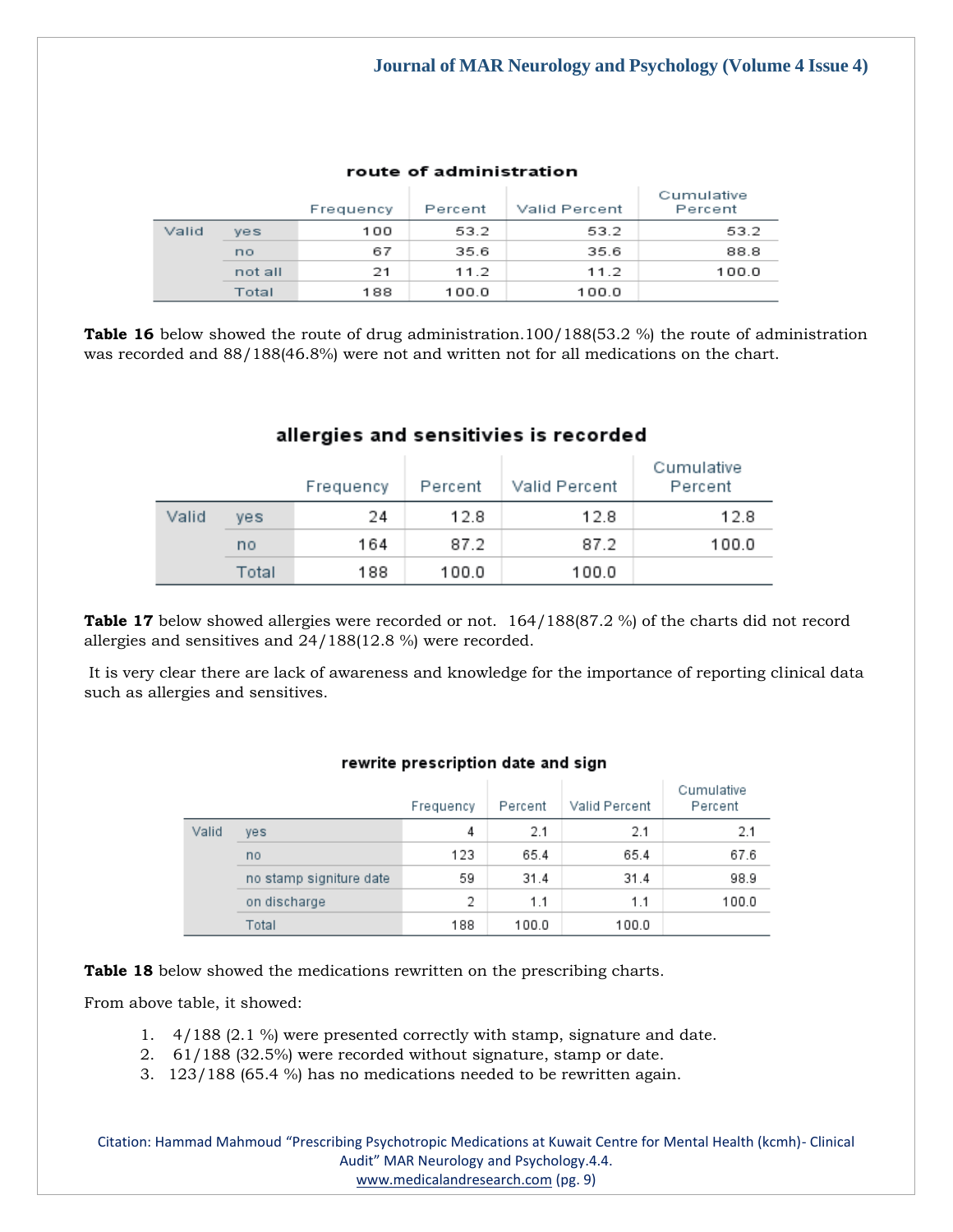| as reguried |  |  |  |
|-------------|--|--|--|
|             |  |  |  |

|       |         | Frequency | Percent | Valid Percent | Cumulative<br>Percent |
|-------|---------|-----------|---------|---------------|-----------------------|
| Valid | yes     | 160       | 85.1    | 85.1          | 85.1                  |
|       | no      | 26        | 13.8    | 13.8          | 98.9                  |
|       | not all | 2         | 11      | 1.1           | 100.0                 |
|       | Total   | 188       | 100.0   | 100.0         |                       |

**Table 20** below showed as required medications (PRN) recorded.160/188(85.1 %) were documented, 26/188(13.8 %) were not recorded on chart and 2 (1.1 %) were written incomplete (not all).

It includes indications, mini and max dose and cancel after 2 weeks below as **Table A, B and C**.

|       |         | Frequency | Percent | Valid Percent | Cumulative<br>Percent |
|-------|---------|-----------|---------|---------------|-----------------------|
| Valid | ves     | 7         | 3.7     | 3.7           | 3.7                   |
|       | no      | 177       | 94.1    | 94.1          | 97.9                  |
|       | not all | 4         | 2.1     | 2.1           | 100.0                 |
|       | Total   | 188       | 100.0   | 100.0         |                       |

## indicatioin for prn is written

**Table A** below showed indication for prn medications written or not. Only 7/188 (3.7%) were recorded and 177 / 188 (94.2 %) with 4/ 188 (2.1 %) were not documented and indication was written incomplete (not for all).

#### mini and max dose of prn is written

|       |            | Frequency | Percent | Valid Percent | Cumulative<br>Percent |
|-------|------------|-----------|---------|---------------|-----------------------|
| Valid | <b>ves</b> |           | .5      | .5            | .5                    |
|       | no         | 183       | 97.3    | 97.3          | 97.9                  |
|       | not all    | 4         | 2.1     | 2.1           | 100.0                 |
|       | Total      | 188       | 100.0   | 100.0         |                       |

**Table B** below showed the mini. & max. does of prn medications written or not. 1/188 (0.5%) recorded the min. and max. dose were recorded. 183/188(97.3 %) were not recorded and 4/188 (2.1 %) were incomplete.

Citation: Hammad Mahmoud "Prescribing Psychotropic Medications at Kuwait Centre for Mental Health (kcmh)- Clinical Audit" MAR Neurology and Psychology.4.4.

[www.medicalandresearch.com](http://www.medicalandresearch.com/) (pg. 10)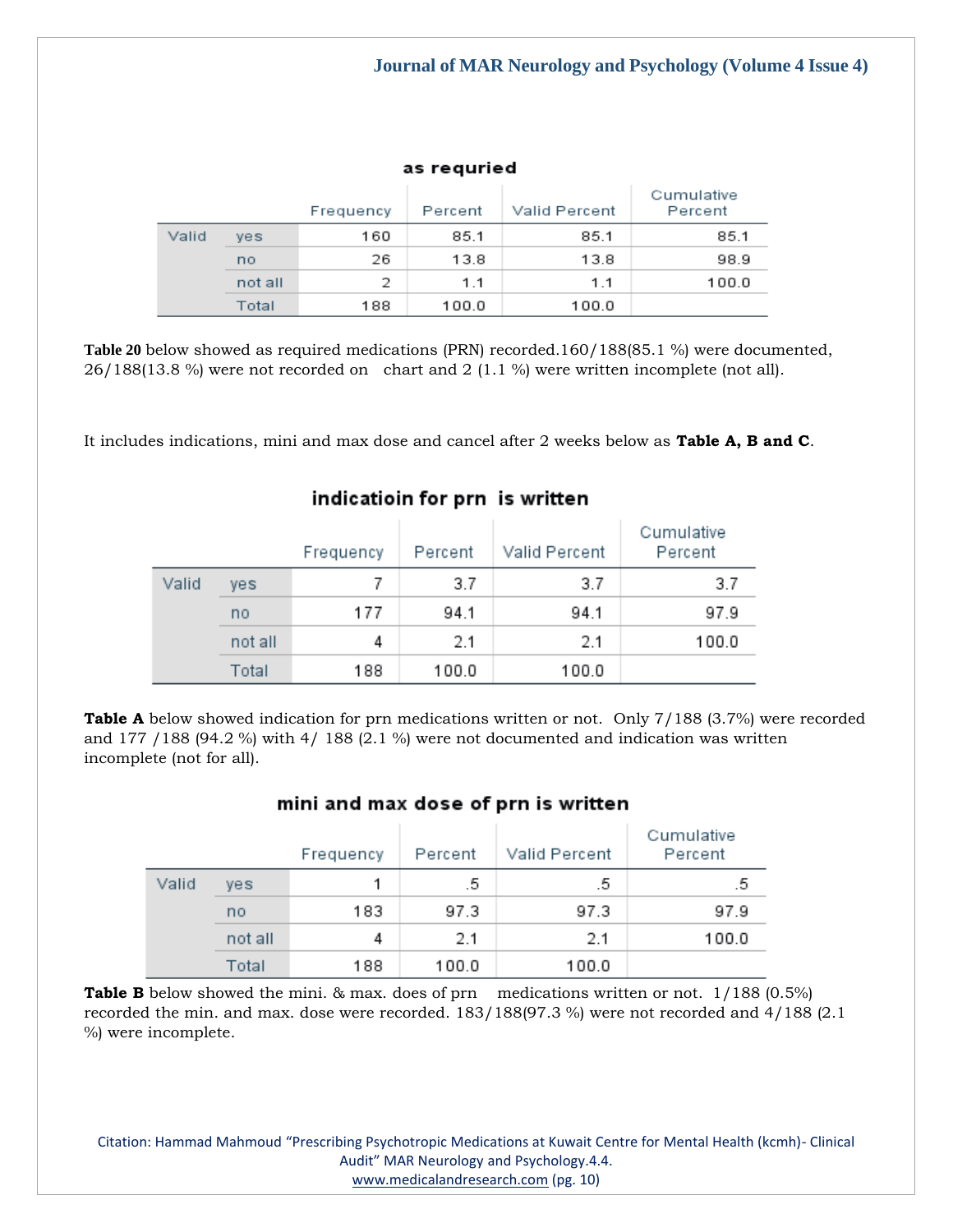#### using new form

|       |                                         | Frequency | Percent | Valid Percent | Cumulative<br>Percent |
|-------|-----------------------------------------|-----------|---------|---------------|-----------------------|
| Valid | ves                                     | 138       | 73.4    | 73.4          | 73.4                  |
|       | old form / outpatient/<br>wrong written | 33        | 17.6    | 17.6          | 91.0                  |
|       | not found/ no form                      | 17        | 9.0     | 9.0           | 100.0                 |
|       | Total                                   | 188       | 100.0   | 100.0         |                       |

**Table C** showed if prn medications were cancelled after 2 weeks or not if it was not used. 185/188 (98.4%) cancelations were not recorded and only 3/188 (1.6 %) cancelations were recorded but not dated or signed.

### cancel after two weeks

|       |                                  | Frequency | Percent | Valid Percent | Cumulative<br>Percent |
|-------|----------------------------------|-----------|---------|---------------|-----------------------|
| Valid | no , not cancel after 2<br>weeks | 185       | 98.4    | 98.4          | 98.4                  |
|       | not clear                        | 3         | 1.6     | 1.6           | 100.0                 |
|       | Total                            | 188       | 100.0   | 100.0         |                       |

**Table 20** Showed new form of medications reconciliation being written or not. 138/188(73.4%) were recorded using new form. 33/188 (17.6%) were recorded in an old form or using an outpatient form or wrongly written. 17/188 (9%) were not allocated and no form was recorded on discharge.

#### **The medication reconciliation consists of:**

A. list of medications on discharge, B. the date and C. pharmacist signature.

|       |            | Frequency | Percent | Valid Percent | Cumulative<br>Percent |
|-------|------------|-----------|---------|---------------|-----------------------|
| Valid | ves        | 134       | 71.3    | 71.3          | 71.3                  |
|       | no         | 51        | 27.1    | 27.1          | 98.4                  |
|       | wrong form | 3         | 1.6     | 1.6           | 100.0                 |
|       | Total      | 188       | 100.0   | 100.0         |                       |

## list of medication reconciliation on discharge

Citation: Hammad Mahmoud "Prescribing Psychotropic Medications at Kuwait Centre for Mental Health (kcmh)- Clinical Audit" MAR Neurology and Psychology.4.4.

[www.medicalandresearch.com](http://www.medicalandresearch.com/) (pg. 11)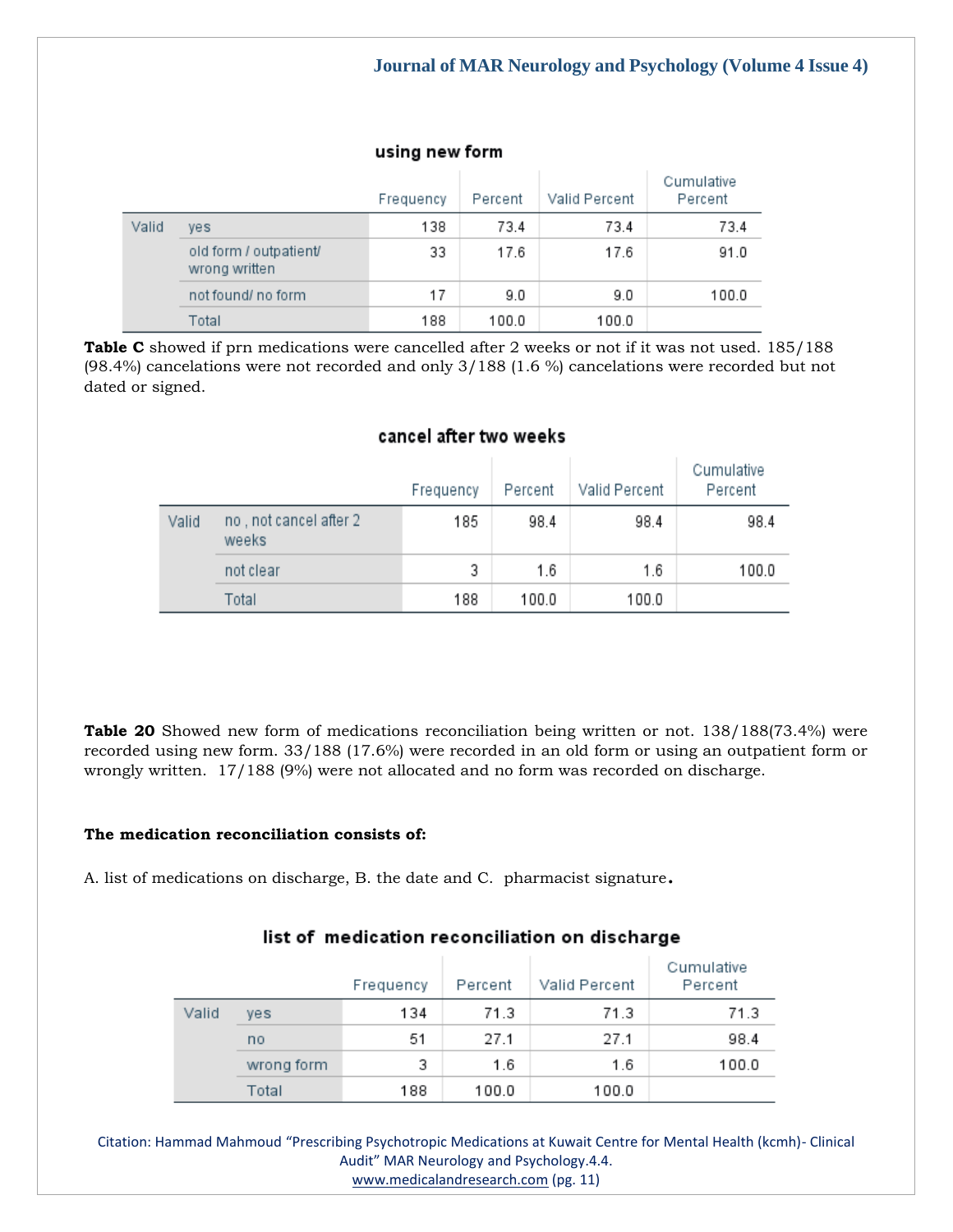**A.** The medication listed on reconciliation form on discharge (new and old list). 134/188 (71.3 %) has list of medications recorded, 51 / 188(27.1 %) have no record or not found and  $3/188$  (1.6%) were incomplete.

#### pharamcist signuture

|       |                                                       | Frequency | Percent | Valid Percent | Cumulative<br>Percent |
|-------|-------------------------------------------------------|-----------|---------|---------------|-----------------------|
| Valid | yes                                                   |           | .5      | .5            | .5                    |
|       | wrong form / no doctor or<br>pharamcy sig./ not found | 184       | 97.9    | 97.9          | 98.4                  |
|       | no                                                    | 3         | 1.6     | 1.6           | 100.0                 |
|       | Total                                                 | 188       | 100.0   | 100.0         |                       |

**B.** The medication listed on reconciliation form being dated.129/188(68.6%) were dated, 59/188(31.4%) were not or not found and 2/188(1.1%) were incomplete.

#### list of medication dated

|       |                     | Frequency | Percent | Valid Percent | Cumulative<br>Percent |
|-------|---------------------|-----------|---------|---------------|-----------------------|
| Valid | yes                 | 129       | 68.6    | 68.6          | 68.6                  |
|       | no                  | 57        | 30.3    | 30.3          | 98.9                  |
|       | not found / no form | 2         | 1.1     | 1.1           | 100.0                 |
|       | Total               | 188       | 100.0   | 100.0         |                       |

**C.** The pharmacist signature written on the reconciliation form. 184/188 (97.9%) has no pharmacist signature recorded , I /188 ( 0.5%) has pharmacy signature and 3/188 ( 1.6%) were incomplete.

#### **Discussion**

**The Audit results draw an important massage:** with the increased number of patients in the community admitted to KCMH (only psychiatric facility available in the state of Kuwait) and on the long term, there will not be a placement to accommodate all patients. It is a burden on the government and it's not a cost-effective service.

From 188 charts, there were 5 charts excluded because they did not fill the criteria of the audit research such as being as inpatient for less than 72 hours, no regular medications were prescribed and discharge against medica advice.

Citation: Hammad Mahmoud "Prescribing Psychotropic Medications at Kuwait Centre for Mental Health (kcmh)- Clinical Audit" MAR Neurology and Psychology.4.4. [www.medicalandresearch.com](http://www.medicalandresearch.com/) (pg. 12)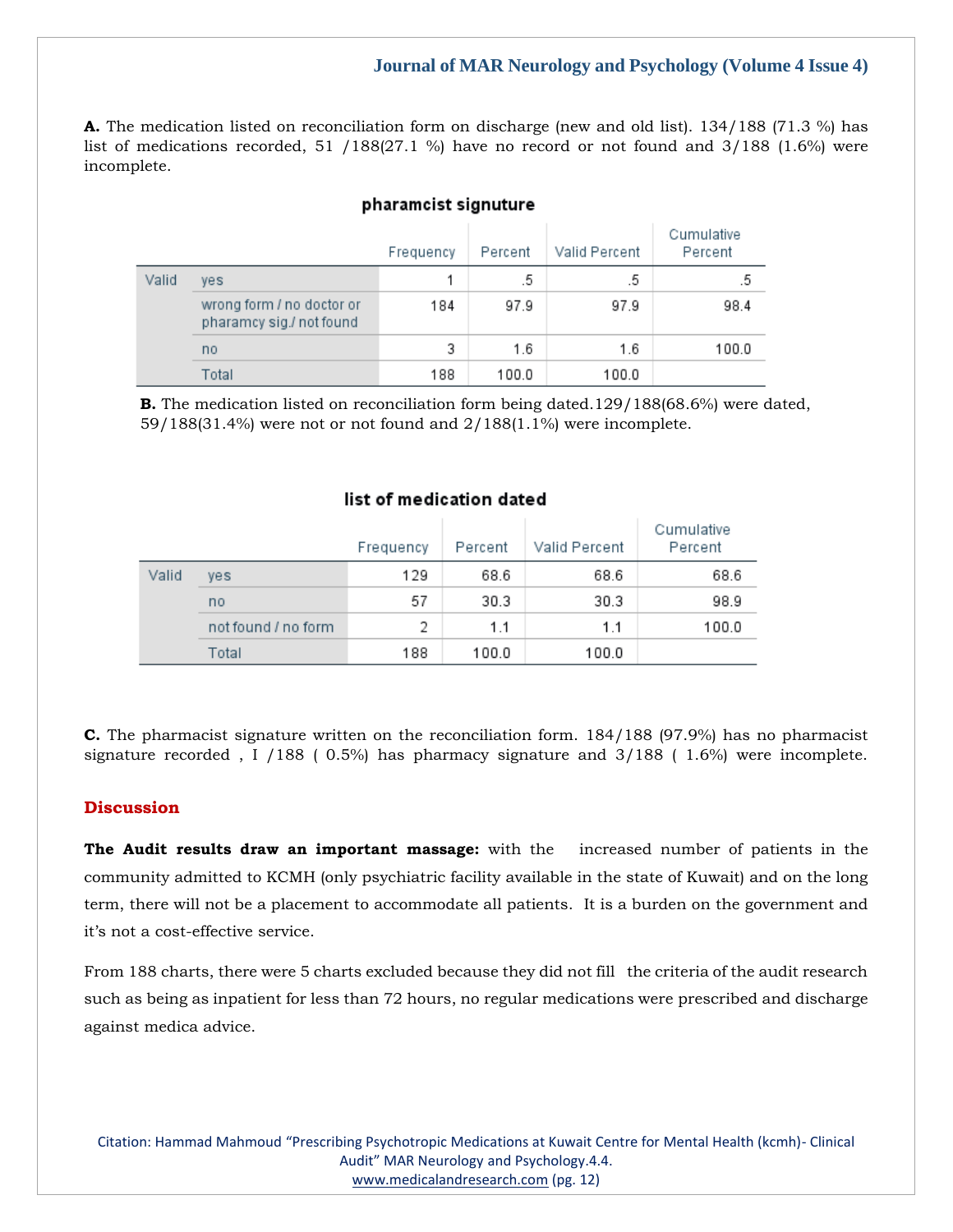There were less than 150 medication reconciliation list on discharge because some list were not found in the files, missing and almost all of them lacking pharmacist signature indicating poor practice and management for patient safety.

#### **The above results showed:**

- It is clear the writing of the patient's full name is an issue that can be resolved immedility to avoid any conflict.
- Some charts lack diagnosis because it was missed or not included from the beginning. This issue can be resolved after finalizing the diagnosis on discharge.
- Regarding treating doctor signature, it should be always presented in the medication charts as a good practice. The stamp is not enough.
- Writing medications doses in decimal units is a bad practice, It could be avoided and the metric dose should always be written for all medications listed on the chart.
- Most of the medications written on the prescribing charts presented in this audit were not dated. This showed the lack of awareness, and it should be address immediately.
- The route of medication administration was missed in 35% indicating lack of awareness and safety concerns. It is very important issue to mention in the guideline to avoid further crises.
- There is lack of awareness for the importance of recording allergies and sensitives with 87% of charts is not written. It is emphasizing the importance of recording the patient history of allergies and sensitives to ensure safety and good practice.
- For rewrite prescription including doctor signature and dated, more awareness about recording all details that are needed in the chart.
- For as required medications, it is reported inadequately and showed lack of awareness and importance of following guidelines to ensure good practice, efficacy and management.
- For reconciliation section, it is clear not all wards using the new form, missing from the patients file on discharge and lack of pharmacist signature which can be address and improvement.
- Health care professional need more training and awareness about the above results drawn from the audit to improve safety and management of inpatient service.
- Difficulties that were experience during the Audit process: A. the time spent to find and allocate patients prescription. B. the Time to allocate patients files C. Poor Clinical notes arrangement D. Unable to find the reconciliation list. E. using different medications charts style and reconciliation forms.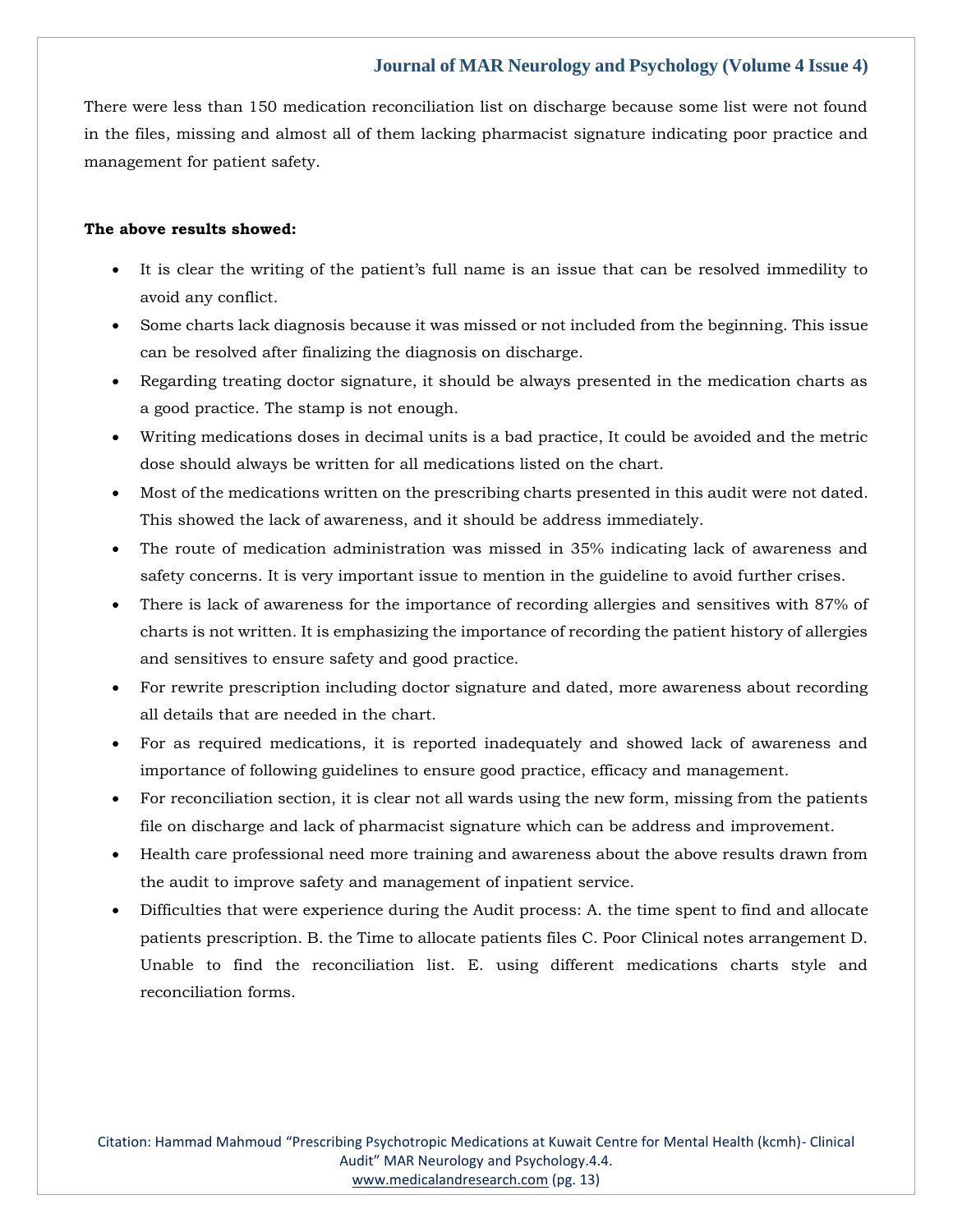#### **Conclusion & Recommendations**

- $\ddot{\bullet}$  It is time to change our practice.
- With better documentation, training requirement and change in practice to ensure safety and efficacy.
- $\ddot{\bullet}$  All doctors should follow the guidelines to ensure good practice in prescribing medications.
- $\ddot{\bullet}$  This audit will reaudit in 6-12 months.
- We aim for our results to be introduced in a realistic and achievable way and to look at the reasons behind that and implant a clear action plan.
- In this Audit, personal details were well documented but s lack few datils such as Full name and diagnosis are important, The route of administration , date and signature are important to documented.
- For PRN section that include indications, mini and max dose were not documented. PRN was not discontinued if not used in 2 weeks.
- For reconciliation, there are no pharmacist signature and old form was used on regular basis.
- With clear quality improvement plan that is a fundamental part of an audit I, t should identify the individual responsible for each action with date of next re audit.

## **Reference**

1. https:// www.nice.org.uk: medicines guidelines and prescribing support from NICE.

2. BNF 2020- [NICE evidence service.](https://www.google.com/search?q=BNF+2020-+NICE+evidence+service&oq=BNF+2020-+NICE+evidence+service&aqs=chrome..69i57j33i10i160.494j0j7&sourceid=chrome&ie=UTF-8)

[3. Cushing A, Metcalfe R; Optimizing medicine management: from compliance to concordance 2007 Dec](https://www.google.com/search?q=Optimizing+medicine+management%3A+from+compliance+to+concordance+&sxsrf=APq-WBulX9IIiibVeLXyKL4QGmfQVn2hiA%3A1647495604955&ei=tMkyYsTtOeeI4-EPx-uZ2A8&ved=0ahUKEwjEl7Wyt8z2AhVnxDgGHcd1BvsQ4dUDCA4&oq=Optimizing+medicine+management%3A+from+compliance+to+concordance+&gs_lcp=Cgdnd3Mtd2l6EAwyBggAEBYQHjoHCCMQ6gIQJ0oECEEYAEoECEYYAFDKA1jKA2CHCGgBcAF4AIAB2QKIAdkCkgEDMy0xmAEAoAEBoAECsAEKwAEB&sclient=gws-wiz)  [3, page: 1047-1058.](https://www.google.com/search?q=Optimizing+medicine+management%3A+from+compliance+to+concordance+&sxsrf=APq-WBulX9IIiibVeLXyKL4QGmfQVn2hiA%3A1647495604955&ei=tMkyYsTtOeeI4-EPx-uZ2A8&ved=0ahUKEwjEl7Wyt8z2AhVnxDgGHcd1BvsQ4dUDCA4&oq=Optimizing+medicine+management%3A+from+compliance+to+concordance+&gs_lcp=Cgdnd3Mtd2l6EAwyBggAEBYQHjoHCCMQ6gIQJ0oECEEYAEoECEYYAFDKA1jKA2CHCGgBcAF4AIAB2QKIAdkCkgEDMy0xmAEAoAEBoAECsAEKwAEB&sclient=gws-wiz)

[4. Audit Commission. A spoonful of sugar: medicines management in NHS hospitals by: Audit](https://www.google.com/search?q=A+spoonful+of+sugar%3A+medicines+management+in+NHS+hospitals+by%3A+Audit+&sxsrf=APq-WBtfDd8focD46pbMGaFtVkHI-1sbSw%3A1647495622434&ei=xskyYtiKGpqD4-EP6bCfoAk&ved=0ahUKEwjYheC6t8z2AhWawTgGHWnYB5QQ4dUDCA4&oq=A+spoonful+of+sugar%3A+medicines+management+in+NHS+hospitals+by%3A+Audit+&gs_lcp=Cgdnd3Mtd2l6EAw6BwgjEOoCECdKBAhBGABKBAhGGABQjAJYjAJguBBoAXABeACAAWeIAWeSAQMwLjGYAQCgAQGgAQKwAQrAAQE&sclient=gws-wiz)  [Commission; 2001.](https://www.google.com/search?q=A+spoonful+of+sugar%3A+medicines+management+in+NHS+hospitals+by%3A+Audit+&sxsrf=APq-WBtfDd8focD46pbMGaFtVkHI-1sbSw%3A1647495622434&ei=xskyYtiKGpqD4-EP6bCfoAk&ved=0ahUKEwjYheC6t8z2AhWawTgGHWnYB5QQ4dUDCA4&oq=A+spoonful+of+sugar%3A+medicines+management+in+NHS+hospitals+by%3A+Audit+&gs_lcp=Cgdnd3Mtd2l6EAw6BwgjEOoCECdKBAhBGABKBAhGGABQjAJYjAJguBBoAXABeACAAWeIAWeSAQMwLjGYAQCgAQGgAQKwAQrAAQE&sclient=gws-wiz)

5. British National Formulary. www.bnf.org/bnf/

[6. Dean B, Schachter M, Vincent C, Barber N. Prescribing errors in hospital inpatients: their incidence](https://www.google.com/search?q=.+Prescribing+errors+in+hospital+inpatients%3A+their+incidence+and+clinical+significance&sxsrf=APq-WBuzQbOayvo1xQgxOrnpy4JxMMTFqQ%3A1647495637759&ei=1ckyYpD4LbWJ4-EP8POTqA0&ved=0ahUKEwjQtofCt8z2AhW1xDgGHfD5BNUQ4dUDCA4&oq=.+Prescribing+errors+in+hospital+inpatients%3A+their+incidence+and+clinical+significance&gs_lcp=Cgdnd3Mtd2l6EAwyBAgAEB46BwgjEOoCECdKBAhBGABKBAhGGABQ-QNY-QNgpAloAXABeACAAasCiAGrApIBAzItMZgBAKABAaABArABCsABAQ&sclient=gws-wiz)  [and clinical significance. Health Care 2002; 11\(4\):340](https://www.google.com/search?q=.+Prescribing+errors+in+hospital+inpatients%3A+their+incidence+and+clinical+significance&sxsrf=APq-WBuzQbOayvo1xQgxOrnpy4JxMMTFqQ%3A1647495637759&ei=1ckyYpD4LbWJ4-EP8POTqA0&ved=0ahUKEwjQtofCt8z2AhW1xDgGHfD5BNUQ4dUDCA4&oq=.+Prescribing+errors+in+hospital+inpatients%3A+their+incidence+and+clinical+significance&gs_lcp=Cgdnd3Mtd2l6EAwyBAgAEB46BwgjEOoCECdKBAhBGABKBAhGGABQ-QNY-QNgpAloAXABeACAAasCiAGrApIBAzItMZgBAKABAaABArABCsABAQ&sclient=gws-wiz)–4.

[7. Dean B, Schachter M, Vincent C, Barber N. Causes of prescribing errors in hospital inpatients: a](https://www.google.com/search?q=Causes+of+prescribing+errors+in+hospital+inpatients%3A+a+prospective+study&sxsrf=APq-WBsiAbUlbwvikR2clg14Tsq6kSZhSw%3A1647495654765&ei=5skyYpSoLpCK4-EPnNmF0AQ&ved=0ahUKEwiUs5XKt8z2AhUQxTgGHZxsAUoQ4dUDCA4&oq=Causes+of+prescribing+errors+in+hospital+inpatients%3A+a+prospective+study&gs_lcp=Cgdnd3Mtd2l6EAwyBQgAEIAEOgcIIxDqAhAnSgQIQRgASgQIRhgAUKMDWKMDYKYIaAFwAHgAgAFjiAFjkgEBMZgBAKABAaABArABCsABAQ&sclient=gws-wiz)  [prospective study. Lancet 2002;359\(9315\):1373](https://www.google.com/search?q=Causes+of+prescribing+errors+in+hospital+inpatients%3A+a+prospective+study&sxsrf=APq-WBsiAbUlbwvikR2clg14Tsq6kSZhSw%3A1647495654765&ei=5skyYpSoLpCK4-EPnNmF0AQ&ved=0ahUKEwiUs5XKt8z2AhUQxTgGHZxsAUoQ4dUDCA4&oq=Causes+of+prescribing+errors+in+hospital+inpatients%3A+a+prospective+study&gs_lcp=Cgdnd3Mtd2l6EAwyBQgAEIAEOgcIIxDqAhAnSgQIQRgASgQIRhgAUKMDWKMDYKYIaAFwAHgAgAFjiAFjkgEBMZgBAKABAaABArABCsABAQ&sclient=gws-wiz)–8.

[8. Department of Health. Building a safer NHS for patients: Implementing an organization with a](https://www.google.com/search?q=Building+a+safer+NHS+for+patients%3A+Implementing+an+organization+with+a+memory.&sxsrf=APq-WBuReLE8NEp5gA9wj6rS7cn98ZTXTw%3A1647495668311&ei=9MkyYrS9EoGZ4-EPjf2lyAU&ved=0ahUKEwi0h9DQt8z2AhWBzDgGHY1-CVkQ4dUDCA4&oq=Building+a+safer+NHS+for+patients%3A+Implementing+an+organization+with+a+memory.&gs_lcp=Cgdnd3Mtd2l6EAw6BwgjEOoCECdKBAhBGABKBAhGGABQsgJYsgJgmQloAXAAeACAAWSIAWSSAQMwLjGYAQCgAQGgAQKwAQrAAQE&sclient=gws-wiz)  [memory. London: Department of Health; 2001.](https://www.google.com/search?q=Building+a+safer+NHS+for+patients%3A+Implementing+an+organization+with+a+memory.&sxsrf=APq-WBuReLE8NEp5gA9wj6rS7cn98ZTXTw%3A1647495668311&ei=9MkyYrS9EoGZ4-EPjf2lyAU&ved=0ahUKEwi0h9DQt8z2AhWBzDgGHY1-CVkQ4dUDCA4&oq=Building+a+safer+NHS+for+patients%3A+Implementing+an+organization+with+a+memory.&gs_lcp=Cgdnd3Mtd2l6EAw6BwgjEOoCECdKBAhBGABKBAhGGABQsgJYsgJgmQloAXAAeACAAWSIAWSSAQMwLjGYAQCgAQGgAQKwAQrAAQE&sclient=gws-wiz)

[9. Leape LL, Bates DW, Cullen DJ et al. Systems analysis of adverse drug events. ADE Prevention Study](https://www.google.com/search?q=Systems+analysis+of+adverse+drug+events&sxsrf=APq-WBspxh9Ef8F7g6u036Y-yAIFRzb0EQ%3A1647495682636&ei=AsoyYp66JpmP4-EP8eqS8Aw&ved=0ahUKEwiew7rXt8z2AhWZxzgGHXG1BM4Q4dUDCA4&oq=Systems+analysis+of+adverse+drug+events&gs_lcp=Cgdnd3Mtd2l6EAwyBQgAEIAEOgcIIxDqAhAnSgQIQRgASgQIRhgAUP8CWP8CYIsGaAFwAXgAgAFkiAFkkgEDMC4xmAEAoAEBoAECsAEKwAEB&sclient=gws-wiz)  [Group. JAMA 1995;274\(1\):35](https://www.google.com/search?q=Systems+analysis+of+adverse+drug+events&sxsrf=APq-WBspxh9Ef8F7g6u036Y-yAIFRzb0EQ%3A1647495682636&ei=AsoyYp66JpmP4-EP8eqS8Aw&ved=0ahUKEwiew7rXt8z2AhWZxzgGHXG1BM4Q4dUDCA4&oq=Systems+analysis+of+adverse+drug+events&gs_lcp=Cgdnd3Mtd2l6EAwyBQgAEIAEOgcIIxDqAhAnSgQIQRgASgQIRhgAUP8CWP8CYIsGaAFwAXgAgAFkiAFkkgEDMC4xmAEAoAEBoAECsAEKwAEB&sclient=gws-wiz)–43.

Citation: Hammad Mahmoud "Prescribing Psychotropic Medications at Kuwait Centre for Mental Health (kcmh)- Clinical Audit" MAR Neurology and Psychology.4.4. [www.medicalandresearch.com](http://www.medicalandresearch.com/) (pg. 14)